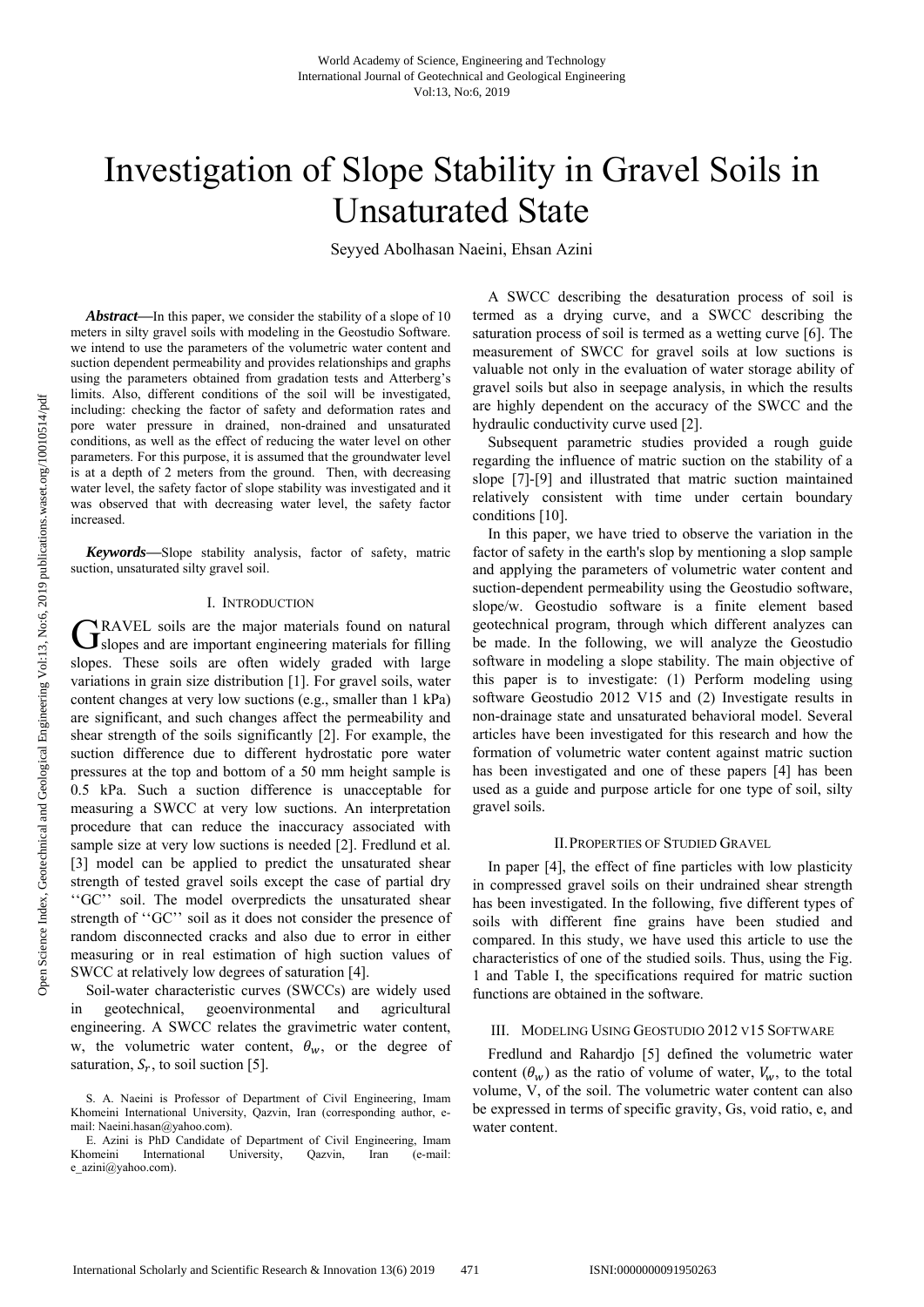

Fig. 1 The grain-size distribution curve [1] the GM layer has been used

The ratio of volumetric water content to be calculated according to (1) for saturated and unsaturated soil conditions whose values are calculated and presented in Table II for different layers of soil.

In order to perform flow analysis in Sigma/w software, it is suggested to introduce soil permeability functions and volumetric water content functions by matric suction and pore pressure variations. Several methods for introducing these functions are provided in the Geostudio 2012 software, the most notable one is to use of triaxial testing results with pore water pressure readings during test and introducing different points in the software to form a function. Considering that such results are not available in this project, we will use a different method to show the functions mentioned below by introducing the values of D10 and D60 as well as the soil psychological limitations and selecting 25 points for matric suction and selecting the minimum range pore water pressure, these functions are formed automatically by the software. Also, to form a permeable function against pore pressure, it is necessary to determine a suitable value for soil permeability in saturation, which is used for this estimation from the experimental value. The saturation capability of each soil layer with regard to its depth and soil name is considered in the Unified classification by engineering judgment. Also, to determine the suction range, the default values for the software manual are assisted.



Fig. 2 The function "matric suction- volumetric water content" corresponds to the paper's details [1] for the GM layer

|      |         |    |                                                    |                     | <b>TABLEI</b> |                                   |           |    |     |  |
|------|---------|----|----------------------------------------------------|---------------------|---------------|-----------------------------------|-----------|----|-----|--|
|      |         |    | MODELED SOIL PROPERTIES BASED ON KAMAL MOHAMED [1] |                     |               |                                   |           |    |     |  |
| soil | Texture |    |                                                    |                     |               | $C_u$ $C_c$ G.I L.L P.L. P.I. WPI |           |    |     |  |
| type | % $G$   | %S | $\%M$                                              | $\%C$               |               |                                   |           |    |     |  |
| GМ   |         | 38 | $\overline{17}$                                    | $\mathbf{m} = 0.01$ |               | 5.8 13.8                          | $0 \t 35$ | 25 | 10. |  |

The first step is to model the creation of initial conditions, because the stability and deformation of the slop they depend on the stresses around the soil. To create the primary stresses, the Jacky's equation is given below. It should be noted that the Sigma/w software is detected by the Poisson's ratio and using (2), the coefficient of lateral earth pressure.

$$
K_0 = \frac{\nu}{(1-\nu)}\tag{2}
$$

# IV. INVESTIGATING THE EFFECT OF REDUCING WATER LEVEL

In this section, the level of water is reduced and its impact on the factor of safety will be examined. In this way, the effect of suction on the shear strength of the soil is evaluated. As shown in Fig. 3, the pore water pressure contour is shown after the water level has been reduced. As can be seen, due to the reduction in water level, a suction is created at the top of the part where the water level is evacuated. It is also shown in Fig. 3 that the maximum amount of this suction is negative at 40 kPa and on the surface of the water this suction is zero and

below the water level, the pore water pressure is shown with a positive number indicating the absence of matric suction.

How will this suction affect the stability? Below is a factor of safety analysis that will answer our main question.

| TARLE II                                               |       |       |               |                         |                                  |                |                |  |  |  |  |
|--------------------------------------------------------|-------|-------|---------------|-------------------------|----------------------------------|----------------|----------------|--|--|--|--|
| <b>SOIL CHARACTERISTICS BASED ON MODEL ASSUMPTIONS</b> |       |       |               |                         |                                  |                |                |  |  |  |  |
| Moisture<br>content $%$                                | e     | n     | $\frac{0}{0}$ | $\sigma_w$<br>$m^3/m^3$ | $\theta_{wr}$<br>$\rm (m^3/m^3)$ | Drv<br>density | Wet<br>density |  |  |  |  |
| 24                                                     | 0.656 | 0.396 | 99            | 0.392                   | 0.157                            | 185            | 2.00           |  |  |  |  |

## V.COMPARISON OF STABILITY SAFETY FACTOR IN INITIAL STATE AND AFTER WATER LEVEL REDUCTION

Fig. 4 shows, the stability safety factor before the water level is reduced, which is equal to 1.480. In Fig. 5, the factor of safety stability increased from 1.480 to 1.815 due to the decrease of the water level as well as the increase in suction in which failure envelope is located. We conclude that matric suction will increase the factor of safety stability. Fig. 6 shows the comparison between the shear strength in the two states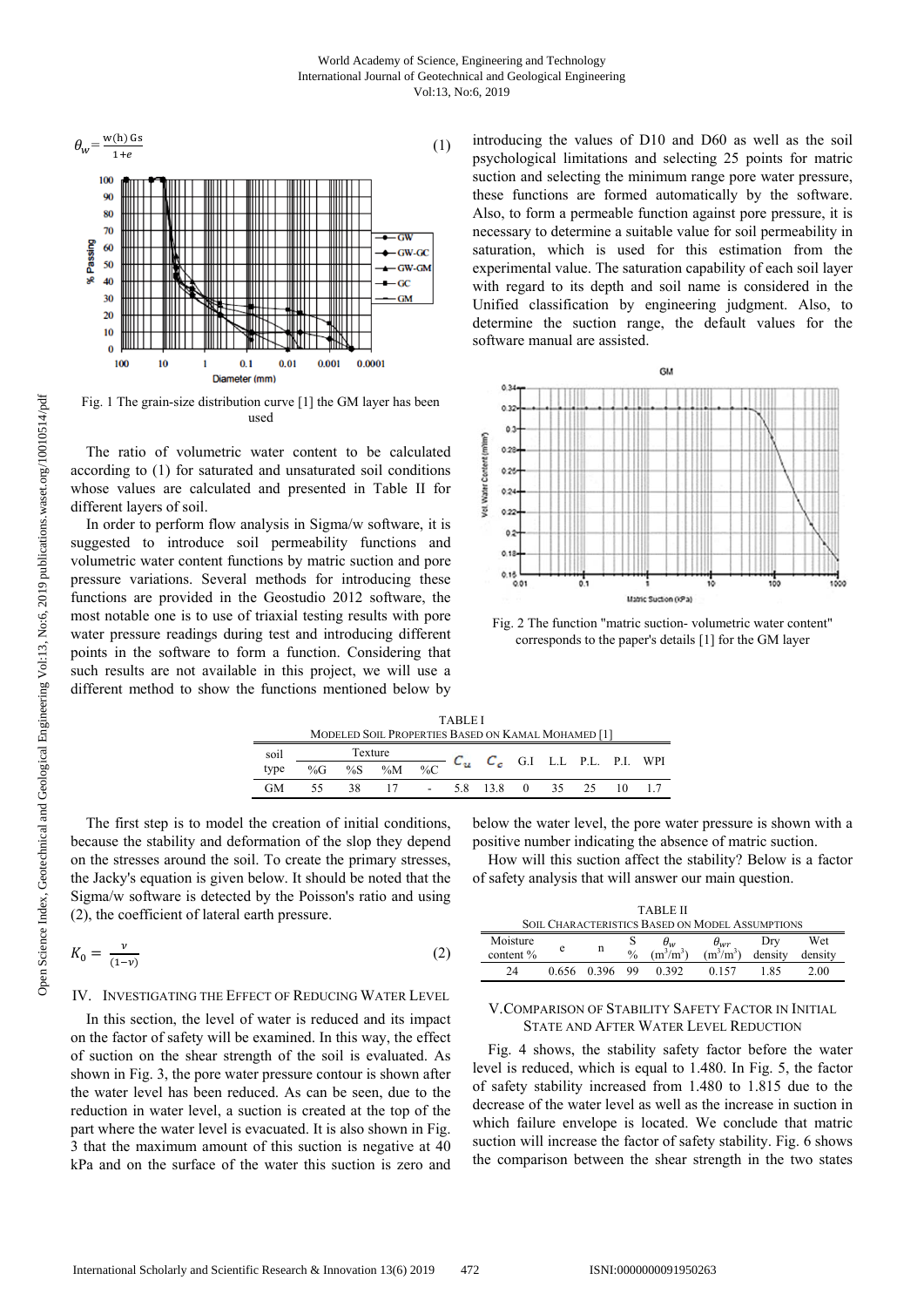after reducing water level and before reducing water level. The difference between these two graphs has resulted in the stability safety factor, partly due to matric suction.

# VI. CONCLUSION

In this study, we examined the stability of a slope with a height of 10 meters in silty gravel soils. For this purpose, the modeling was done using the Geostudio 2012 v15 software. The total displacement during the three stages of the excavation was modeled. Results were evaluated in a drained and undrained conditions and an unsaturated behavioral model during the water level reduction process. As can be seen, due to the decrease in water level, a suction was created at the top of the section where the surface of the drained water was generated. This negative pore pressure, which is caused by a decrease in water level, indicates matric suction. Also, the effect of suction on slope stability was investigated. To do this, we conclude by analyzing the safety factor in slope stability, increasing the slope stability with decreasing water level and increasing the suction of the slope stability.



Fig. 3 Pore water pressure cantors after water level reduction



Fig. 4 Stability analysis with a safety factor, 1.480, simultaneously with the display of pore water pressure contours before reducing water level